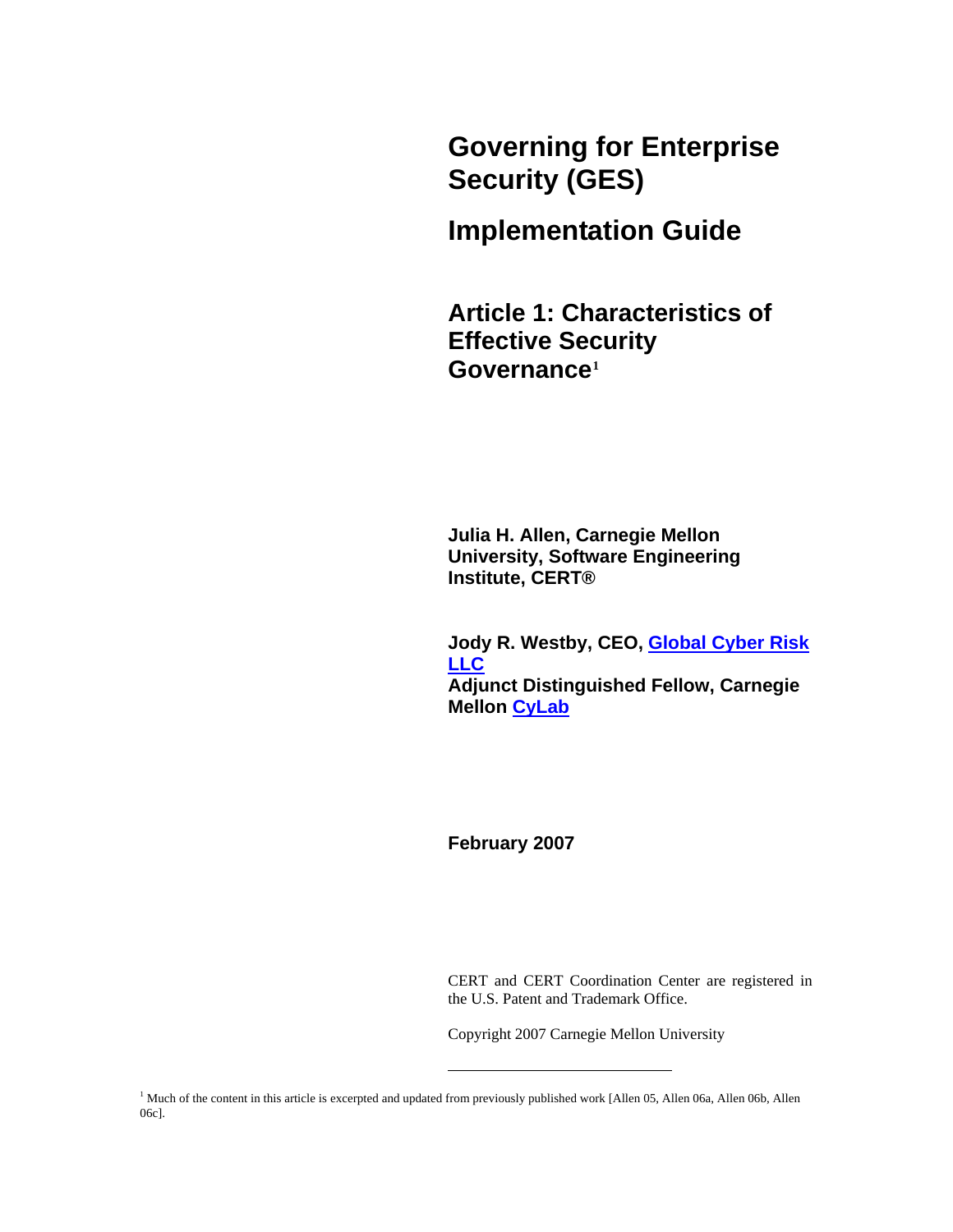<span id="page-1-0"></span>*Abstract: This article sets the stage for the Governing for Security Implementation Guide series. It first presents several key definitions for enterprise governance, IT governance, and security governance. It describes eleven characteristics intended to answer the question "How would I know effective security governance if I saw it?" The article goes on to compare and contrast both effective and ineffective security governance actions and then describes ten key challenges that leaders need to anticipate and address.* 

#### [Introduction](#page-1-0)

[Eleven Characteristics of Effective Security Governance](#page-3-0) [Effective versus Ineffective Security Governance](#page-7-0) [Ten Challenges to Implementing an Enterprise Security Program](#page-10-0) **[Conclusion](#page-16-0)** 

### *Introduction*

This article (and subsequent articles in this series) builds upon established definitions of enterprise governance and IT governance. It then extends and interprets these to explain governance of enterprise security programs (ESP) that protect digital<sup>[2](#page-1-1)</sup> assets and business operations.

A well-accepted definition of *enterprise governance* as set forth by the International Federation of Accountants (IFAC) and the Information Systems Audit and Control Association (ISACA) is as follows:

Enterprise governance is the set of responsibilities and practices exercised by the board and executive management with the goal of providing strategic direction, ensuring that objectives are achieved, ascertaining that risks are managed appropriately and verifying that the organization's resources are used responsibly [IFAC 04].

The Business Roundtable has determined that effective enterprise governance includes [BRT 05]:

- setting the culture and managerial tone for the conduct of the entity being governed
- specifying a framework for decision making, accountability, and integrity, including assigned roles and responsibilities and codes of conduct
- determining a clear, strategic direction for the organization with defined goals
- directing, controlling, and strongly influencing the entity to achieve stated expectations
- producing financial statements that accurately present the conditions and results of operations and making timely disclosures
- aligning risk management with strategy and ensuring compliance

<span id="page-1-1"></span> $<sup>2</sup>$  This guide does not specifically address the security or protection of physical assets such as facilities, equipment, and information in</sup> physical form, although many of the guidelines are applicable for these types of assets.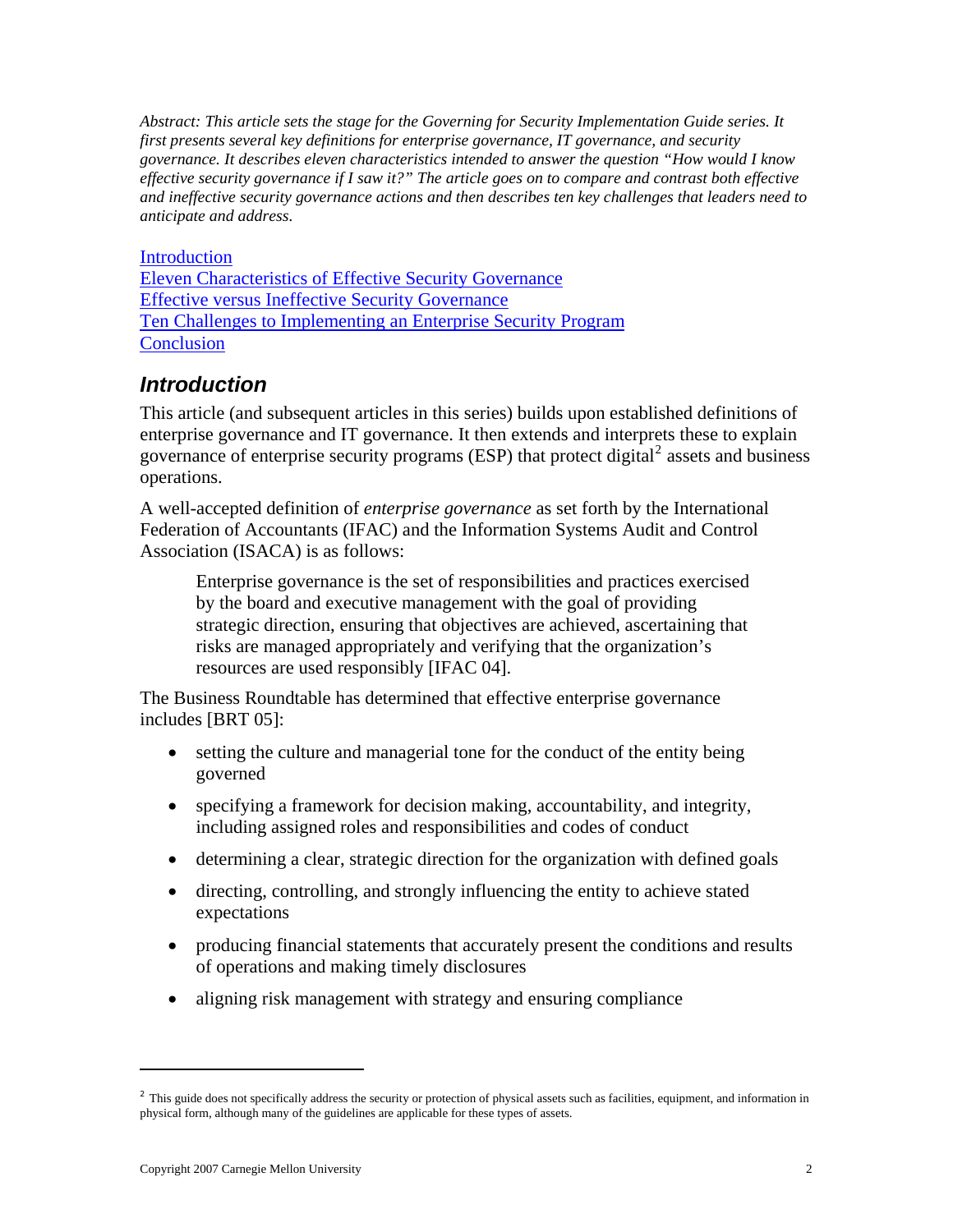- conducting effective due diligence and audits of operations and managerial practices
- assuring that decisions are implemented as intended through effective controls, metrics, and enforcement policies
- making governance systemic throughout the organization

Governance extends to the management of an organization's use of IT. The IT Governance Institute declares that [ITGI 03]:

*IT governance* is the responsibility of the board of directors and executive management. It is an integral part of enterprise governance and consists of the leadership and organizational structures and processes that ensure that the organization's IT sustains and extends the organization's strategies and objectives.

Enterprise governance and IT governance increasingly encompass the security of IT systems and information. Members of the American Society for Industrial Security (ASIS), the Information Systems Security Association (ISSA), and ISACA (with Booz Allen Hamilton) examined the convergence of security risks and the business operations. In their report, *Convergence of Enterprise Security Organizations, they adopt the ASIS description of this convergence [AESRM 05]:* 

[T]he identification of security risks and interdependencies between business functions and processes within the enterprise and the development of managed business process solutions to address those risks and interdependencies.

*Governing for enterprise security* is defined as [Allen 05]:

- directing and controlling an organization to establish and sustain a culture of security in the organization's conduct (beliefs, behaviors, capabilities, and actions)
- treating adequate security as a non-negotiable requirement of being in business

In its publication, *Information Security Handbook: A Guide for Managers* [Bowen 06], the U.S. National Institute of Standards and Technology (NIST) expands this definition for *information security governance* as follows:

. . . the process of establishing and maintaining a framework and supporting management structure and processes to provide assurance that information security strategies

- are aligned with and support business objectives
- are consistent with applicable laws and regulations through adherence to policies and internal controls
- provide assignment of responsibility

all in an effort to manage risk.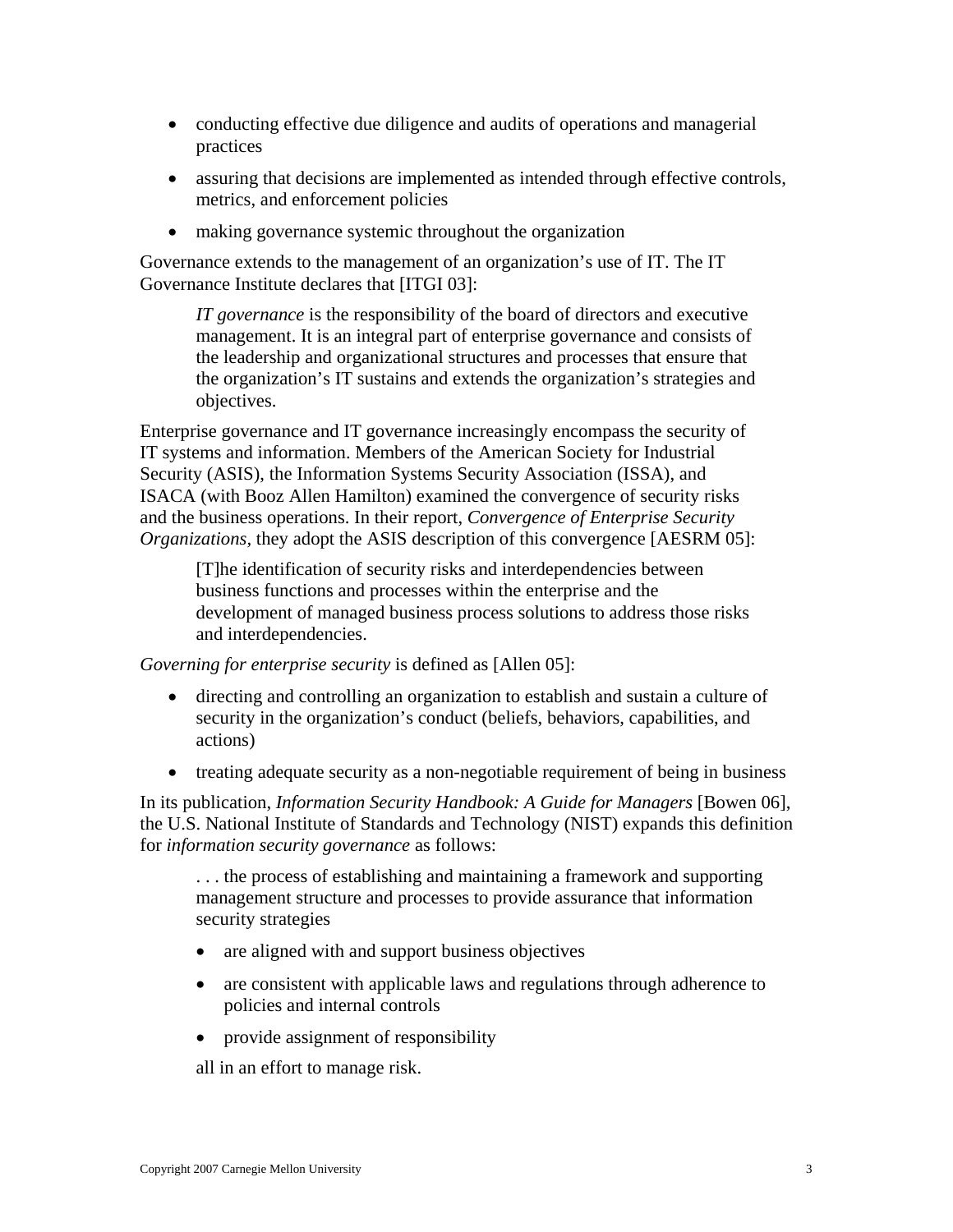<span id="page-3-0"></span>Governance and management of security are most effective when they are systemic woven into the very culture and fabric of organizational behaviors and actions. In this regard, culture is defined as the predominant, shared attitudes, values, goals, behaviors, and practices that characterize the functioning of a group or organization. Culture thereby creates and sustains connections among policies, processes, people, and performance. Effective security should be thought of as an attribute or characteristic of an organization. It becomes evident when everyone proactively carries out their roles and responsibilities, creating a culture of security that displaces ignorance and apathy.

To this end, security must come off the technical sidelines as activities and responsibilities solely relegated to software development and IT departments. Today, boards of directors, senior executives, and managers all must work to establish and reinforce a relentless, ongoing drive toward effective enterprise security. If the responsibility for enterprise security is assigned to roles that lack the authority, accountability, and resources to implement and enforce it – and which do not have organizational connection points horizontally and vertically throughout the organization – the desired level of security will not be articulated, achieved, or sustained.

Contrary to popular belief that security is a technical issue, even the best efforts to buy software-based security solutions and build security into developed software and operational systems encounter "considerable resistance because the problem is mostly organizational and cultural, not technical" [Steven 06]. Effective security in today's interconnected environment requires integrating legal, managerial, operational, and technical considerations.

*This shift in perspective elevates security from a standalone, technical concern to an*  enterprise issue. Because security is now a business problem<sup>[3](#page-3-1)</sup>, the organization must activate, coordinate, deploy, and direct many of its core resources and competencies so security risks are managed and aligned with the entity's strategic goals, operational criteria, compliance requirements, and technical system architecture. To *sustain* enterprise security, the organization must move toward a security management process that is strategic, systematic, and repeatable, with efficient use of resources and effective, consistent achievement of goals [Caralli 04]. Such a process needs to account for the fact that policies, procedures, and technologies are dynamic.

This article describes ways to determine if security is being effectively addressed as a governance concern. It compares and contrasts effective with ineffective practices, and it describes some of the challenges that need to be met to ensure a successful security program.

<span id="page-3-1"></span><sup>&</sup>lt;sup>3</sup> See also "Governing for Enterprise Security" [Allen 05] and "[Security Is Not Just a Technical Issue](https://buildsecurityin.us-cert.gov/daisy/bsi/articles/best-practices/management/563.html). [Allen 06b]"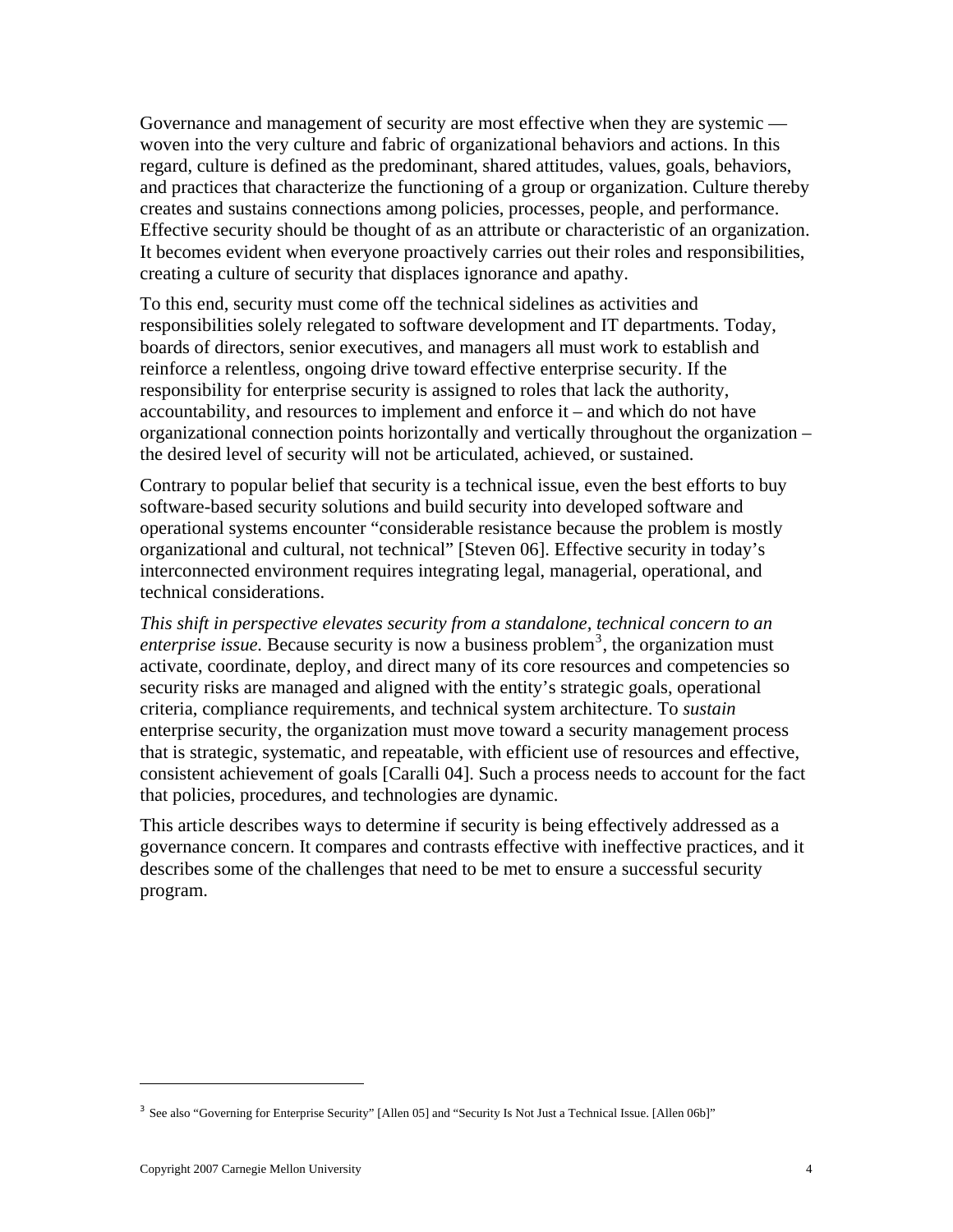# *Eleven Characteristics of Effective Security Governance*

One of the best measures that an organization is addressing security as both a governance and management concern is that leaders regularly promulgate a set of beliefs, behaviors, capabilities, and actions that are consistent with security best practices and standards. These measures aid in building a security-conscious culture. They can be expressed as statements about the organization's current behavior and condition as follows:

### **An Enterprise-wide Issue**

Security is managed as an enterprise issue, horizontally, vertically, and cross-functionally throughout the organization. The scope of an Enterprise Security Program (ESP) as described here includes people, products, plants, processes, policies, procedures, systems, technologies, networks, and information (P6STNI) [Westby 05].

#### **Leaders are Accountable**

Executive leaders understand their accountability and responsibility with respect to security for the organization, for their stakeholders, for the communities they serve (including the internet community), and for the protection of critical national infrastructures as well as economic and national security interests.

Senior leaders visibly engage in the management and oversight of the enterprise security program and support this work with adequate financial resources, effective management, risk-based policies, and annual reviews and audits. Business executives accept responsibility and ownership for the security risks associated with their digital assets (systems, networks, applications, information).

#### **Viewed as a Business Requirement**

Security is viewed as a business requirement that directly aligns with strategic goals, enterprise objectives, risk management plans, compliance requirements, and top-level policies. Managers across the enterprise understand how security serves as a business enabler. "Implementation of an effective security program is ultimately a matter of enlightened organizational self-interest" [BSA 03].

Security is considered as a cost of doing business and an investment rather than an expense or a discretionary budget-line item. Security policy is set at the top of the organization and business units and staff are not allowed to decide unilaterally how much security they want. This said, appropriate policy exception processes allow the business to continue, while ensuring that leaders have adequate oversight. Adequate and sustained funding and allocation of adequate security resources are a given.

### **Risk-based**

Determining how much security is enough is based upon the risk exposure an organization is willing to tolerate, including compliance and liability risks, operational disruptions, reputational harm, and financial loss. Exposure to reasonably foreseeable internal and external risks is examined and tolerance levels are reset if necessary, as part of the normal process of reviewing organizational performance and risks.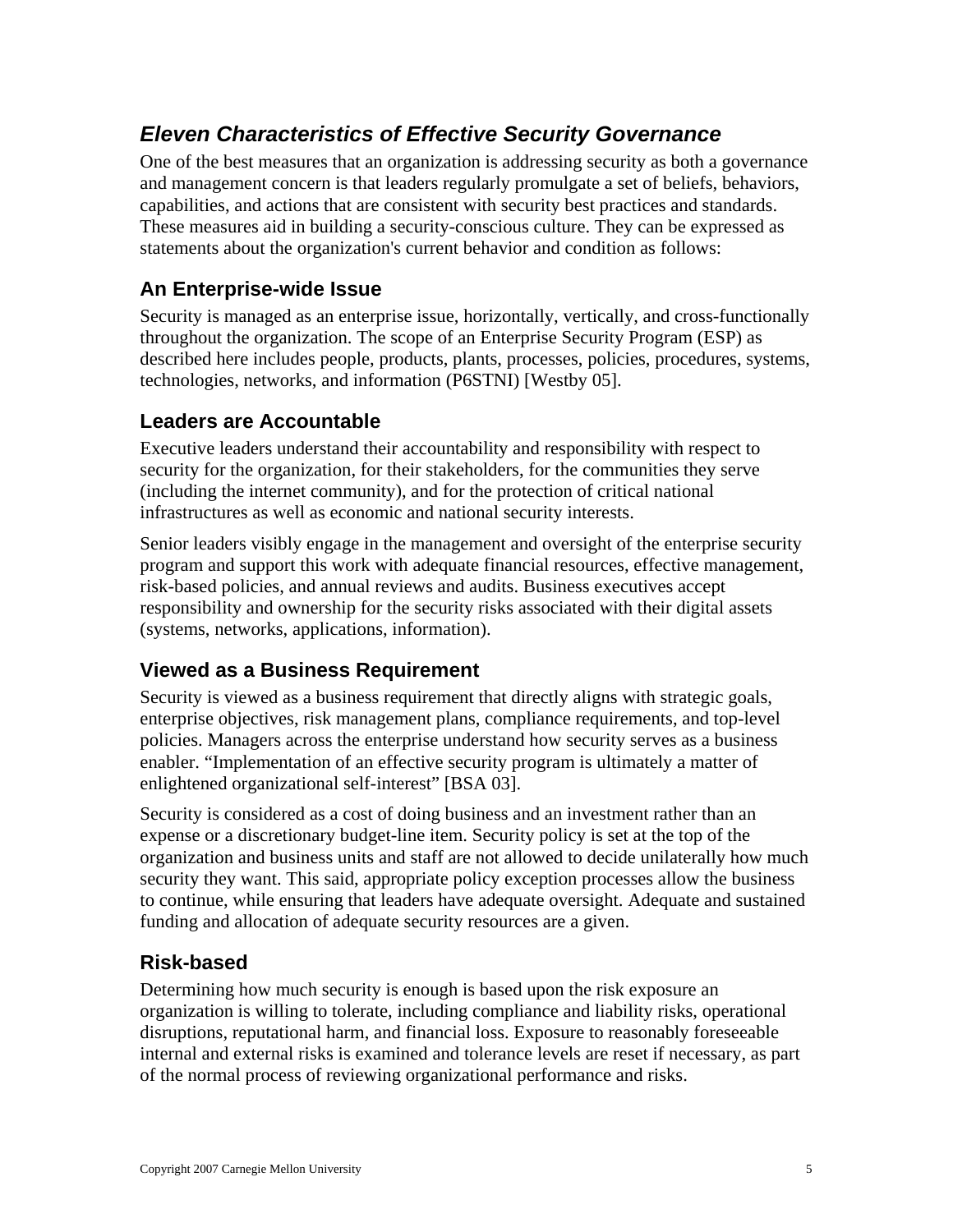### **Roles, Responsibilities, and Segregation of Duties Defined**

Qualified personnel are assigned to leadership positions – Chief Information Officer (CIO), Chief Information Security Officer (CISO) and/or Chief Security Officer (CSO), $4$ Chief Risk Officer (CRO), and Chief Privacy Officer (CPO). Security roles and responsibilities for business leaders are denoted by separate lines of reporting and a clear delineation of responsibilities that take into account segregation of duties, accountability, and risk management.

### **Addressed and Enforced in Policy**

Security requirements are implemented through well-articulated policies and procedures which are supported by people, procedural, and technical solutions including controls, training, monitoring, and enforcement. Rewards, recognition, and consequences with respect to security policy compliance are consistently applied and reinforced.

### **Adequate Resources Committed**

Key personnel, including IT and security staff, have adequate resources, authority, and time to build and maintain core competencies in enterprise security. This includes the use of security experts, the deployment of technologies, and ongoing education regarding threats, vulnerabilities, and risks to business continuity.

### **Staff Aware and Trained**

All personnel who have access to digital assets understand their daily responsibilities to protect and preserve the organization's security posture. Awareness, motivation, and compliance are the accepted, expected cultural norm. Security awareness and targeted training are conducted routinely and consistently, and security responsibilities are reflected in job descriptions.

### **A Development Life Cycle Requirement**

Security requirements are addressed throughout all system/software development life cycle phases including acquisition, initiation, requirements engineering, system architecture and design, development, testing, operations, maintenance, and retirement.

<span id="page-5-0"></span><sup>4</sup> Some organizations have both a CSO and CISO, with a separation of duties between facilities and personnel security, and information/IT security. As organizations realize, however, that the security of their physical facilities, processes, and personnel is impacted by IT systems and devices, and vice versa, they are integrating the CISO and CSO responsibilities into either a consolidated CSO position or into the Chief Risk Officer (CRO) role [ITCI 06]. This guide uses the term CSO, but this role is intended to encompass the CISO and could be replaced by the CRO. Alternatively, if an organization has both a CSO and CRO, they both participate in the development and sustainment of the ESP, with the CSO taking the lead in implementing the security requirements of the risk management plan, with oversight by the CRO.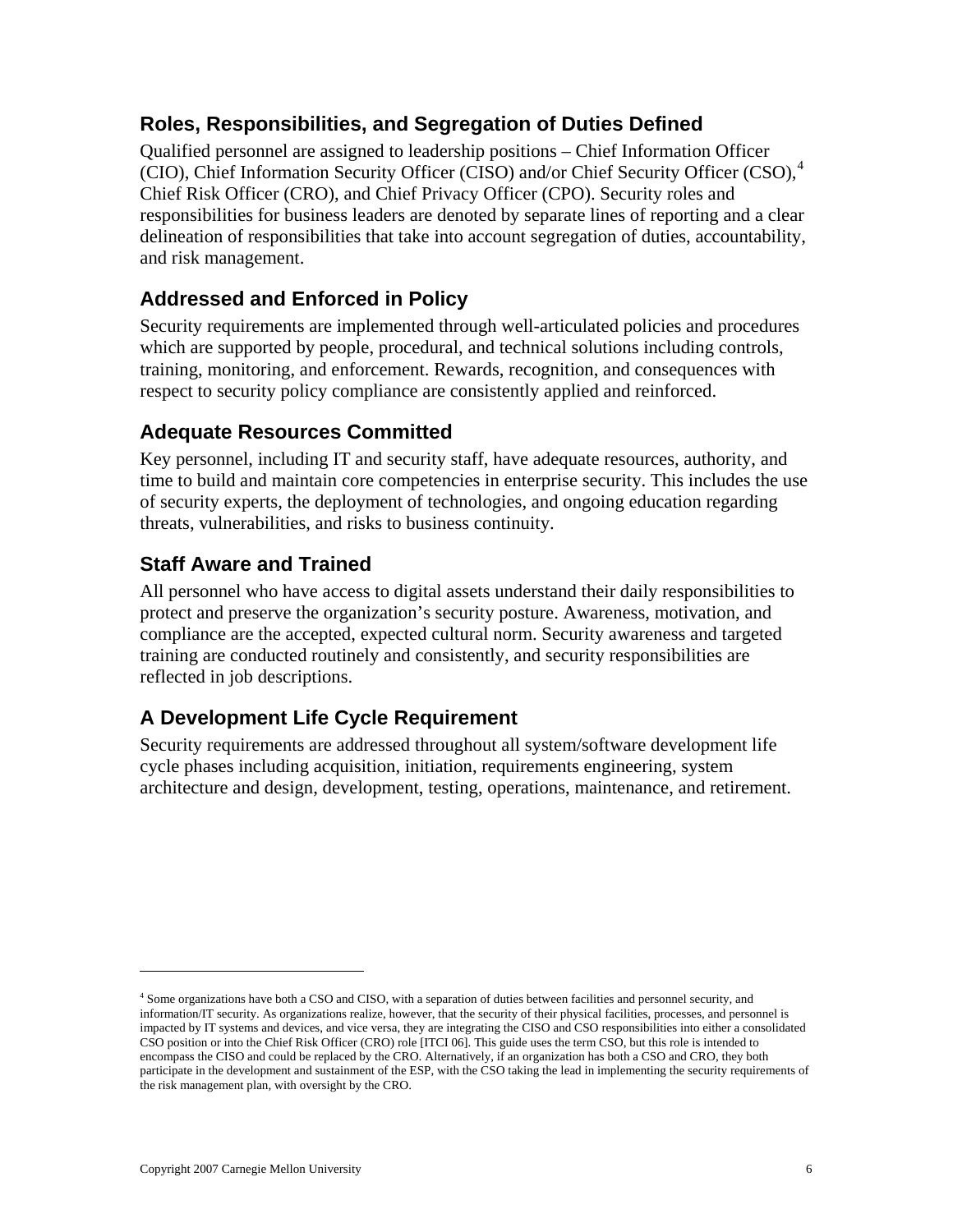### **Planned, Managed, Measurable, and Measured**

Security is considered an integral part of normal strategic, capital, and operational planning cycles. Security has achievable, measurable objectives that are integrated into strategic and operational plans, and implemented with effective controls and metrics. Reviews and audits of plans identify security weaknesses and deficiencies, requirements for the continuity of operations, and measure progress against plans of action and milestones (POAMs).

Senior leaders measure this work against defined performance parameters. Managers view security as one of their responsibilities and understand that their team's performance with respect to security is measured as part of their overall performance.

Security is actively considered as part of any new project initiation, acquisition, or relationship, and as part of ongoing project management.

### **Reviewed and Audited**

The board risk and audit committees conduct regular reviews and audits of the ESP. They ensure that all components of the program are maintained and that the ESP continues to sustain the desired state of security for the organization.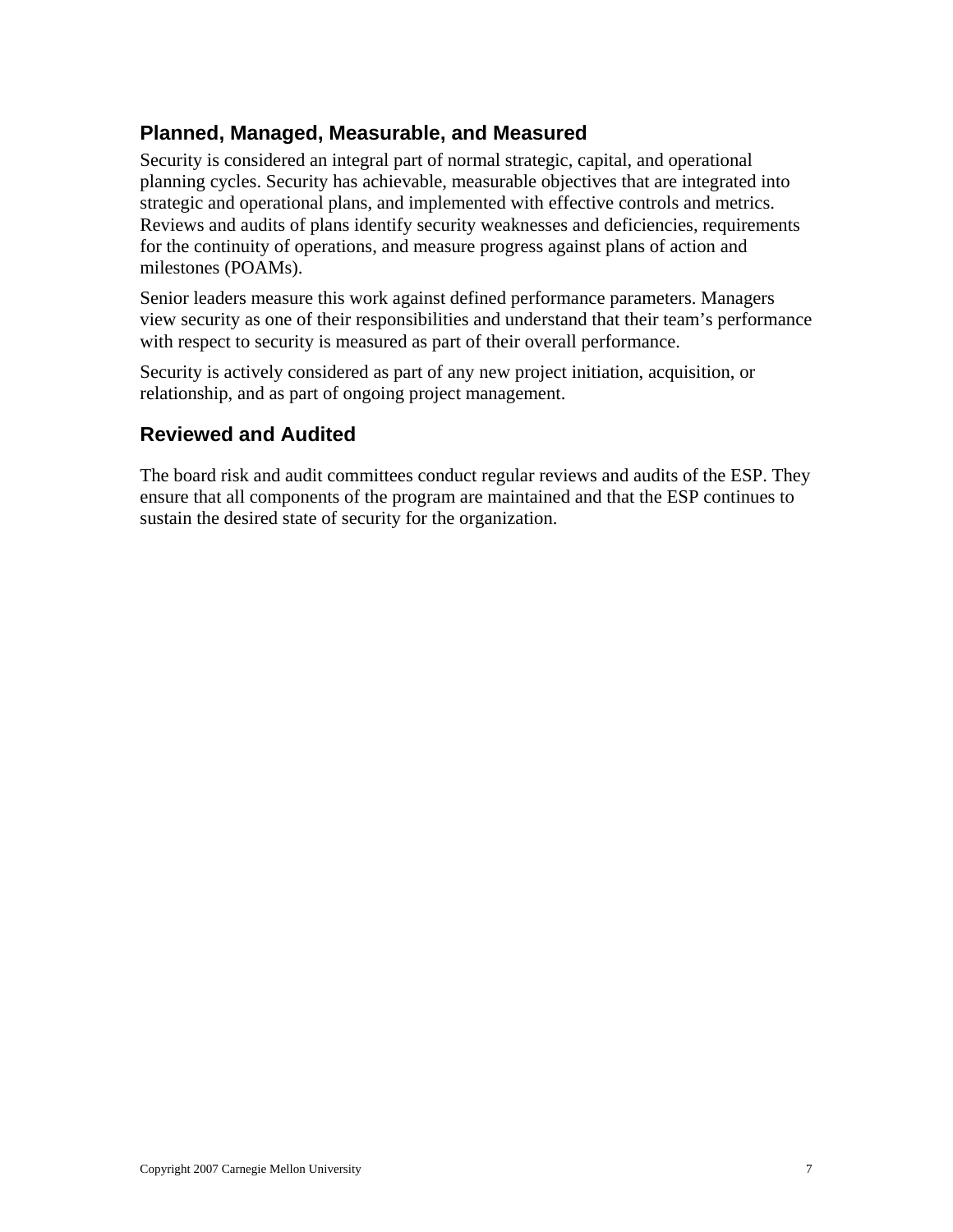# <span id="page-7-0"></span>*Effective versus Ineffective Security Governance[5](#page-7-1)*

Comparing and contrasting a set of behaviors and actions is useful to further illustrate effective versus ineffective security governance. Sometimes the absence of a quality, value, or cultural norm is a more revealing indicator than its presence. Table 1 presents such a comparison from different perspectives within an enterprise.

| <b>Effective</b>                                                                                                                                                                                                                                             | <b>Ineffective or Absent</b>                                                                                                                                                                      |
|--------------------------------------------------------------------------------------------------------------------------------------------------------------------------------------------------------------------------------------------------------------|---------------------------------------------------------------------------------------------------------------------------------------------------------------------------------------------------|
| Board members understand that<br>information security is critical to the<br>organization and demand to be<br>updated quarterly on security<br>performance and breaches.                                                                                      | Board members do not understand that<br>information security is in their realm of<br>responsibility, and focus solely on corporate<br>governance and profits.                                     |
| The board establishes a board risk<br>committee (BRC) that understands<br>security's role in achieving<br>compliance with applicable laws and<br>regulations, and in mitigating<br>organization risk.<br>The BRC conducts regular reviews of<br>the ESP.     | Security is addressed adhoc, if at all.<br>Reviews are conducted following a major<br>incident, if at all.                                                                                        |
| The board's audit committee (BAC)<br>ensures that annual internal and<br>external audits of the security program<br>are conducted and reported.                                                                                                              | The BAC defers to internal and external auditors<br>on the need for reviews. There is no audit plan to<br>guide this selection.                                                                   |
| The BRC and executive management<br>team set an acceptable risk level. This<br>is based on comprehensive and<br>periodic risk assessments that take<br>into account reasonably foreseeable<br>internal and external security risks and<br>magnitude of harm. | The CISO locates boilerplate security policies,<br>inserts the organization's name, and has the CEO<br>sign them.<br>If a documented security plan exists, it does not                            |
| The resulting risk management plan is<br>aligned with the entity's strategic<br>goals, forming the basis for the<br>company's security policies and<br>program.<br>A cross-organizational security team                                                      | map to the organization's risk management or<br>strategic plan, and does not capture security<br>requirements for systems and other digital assets.<br>CEO, CFO, general counsel, HR, procurement |

*Table 1: Effective versus Ineffective Security Governance* 

<span id="page-7-1"></span><sup>5</sup> This builds upon and modifies a similar presentation found in an article by Harris [Harris 06].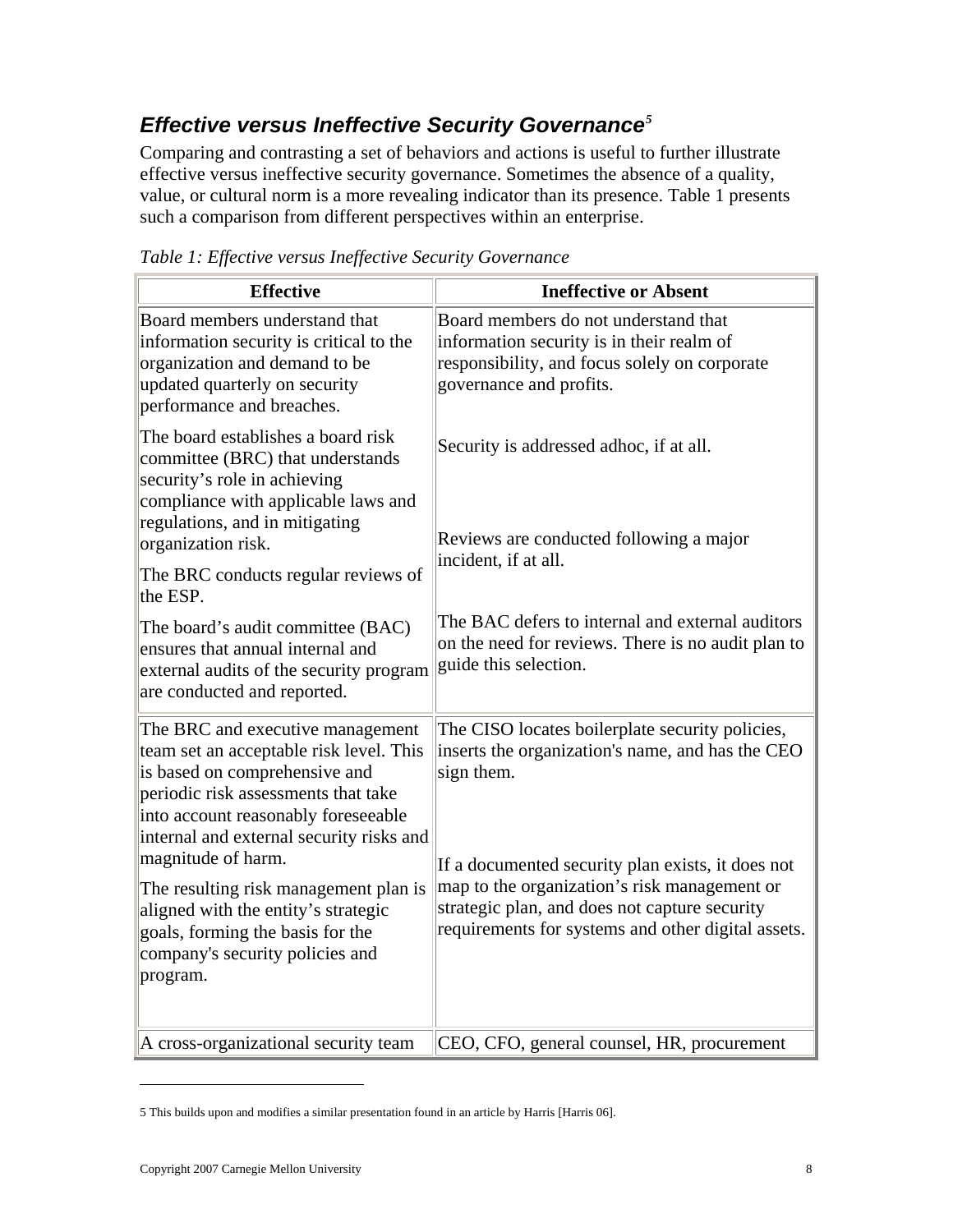| <b>Effective</b>                                                                                                                                                                                                                                                                                                                                                                                                                       | <b>Ineffective or Absent</b>                                                                                                                                                                                                                                                                                                                                                                                                                         |
|----------------------------------------------------------------------------------------------------------------------------------------------------------------------------------------------------------------------------------------------------------------------------------------------------------------------------------------------------------------------------------------------------------------------------------------|------------------------------------------------------------------------------------------------------------------------------------------------------------------------------------------------------------------------------------------------------------------------------------------------------------------------------------------------------------------------------------------------------------------------------------------------------|
| comprised of senior management,<br>general counsel, CFO, CIO, CSO<br>and/or CRO, CPO, HR, internal<br>communication/public relations, and<br>procurement personnel meet regularly<br>to discuss the effectiveness of the<br>security program, new issues, and to<br>coordinate the resolution of problems.                                                                                                                             | personnel, and business unit managers view<br>information security as the responsibility of the<br>CIO, CISO, and IT department and do not get<br>involved.<br>The CSO handles physical and personnel security<br>and rarely interacts with the CISO.<br>The general counsel rarely communicates<br>particular compliance requirements or contractual<br>security provisions to managers and technical<br>staff, or communicates on an ad-hoc basis. |
| The CSO/CRO reports to the COO or<br>CEO of the organization with a clear<br>delineation of responsibilities and<br>rights separate from the CIO.<br>Operational policies and procedures<br>enforce segregation of duties (SOD)<br>and provide checks and balances and<br>audit trails against abuses.                                                                                                                                 | The CISO reports to the CIO. The CISO is<br>responsible for all activities associated with<br>system and information ownership.<br>The CRO does not interact with the CISO or<br>consider security to be a key risk for the<br>organization. (See also footnote 3.)                                                                                                                                                                                  |
| Risks (including security) inherent at<br>critical steps and decision points<br>throughout business processes are<br>documented and regularly reviewed.<br>Executive management holds business<br>leaders responsible for carrying out<br>risk management activities (including<br>security) for their specific business<br>units.<br>Business leaders accept the risks for<br>their systems and authorize or deny<br>their operation. | All security activity takes place within the<br>security department, thus security works within a<br>silo and is not integrated throughout the<br>organization.<br>Business leaders are not aware of the risks<br>associated with their systems or take no<br>responsibility for their security.                                                                                                                                                     |
| Critical systems and digital assets are<br>documented and have designated<br>owners and defined security<br>requirements.                                                                                                                                                                                                                                                                                                              | Systems and digital assets are not documented<br>and not analyzed for potential security risks that<br>can affect operations, productivity, and<br>profitability. System and asset ownership are not<br>clearly established.                                                                                                                                                                                                                         |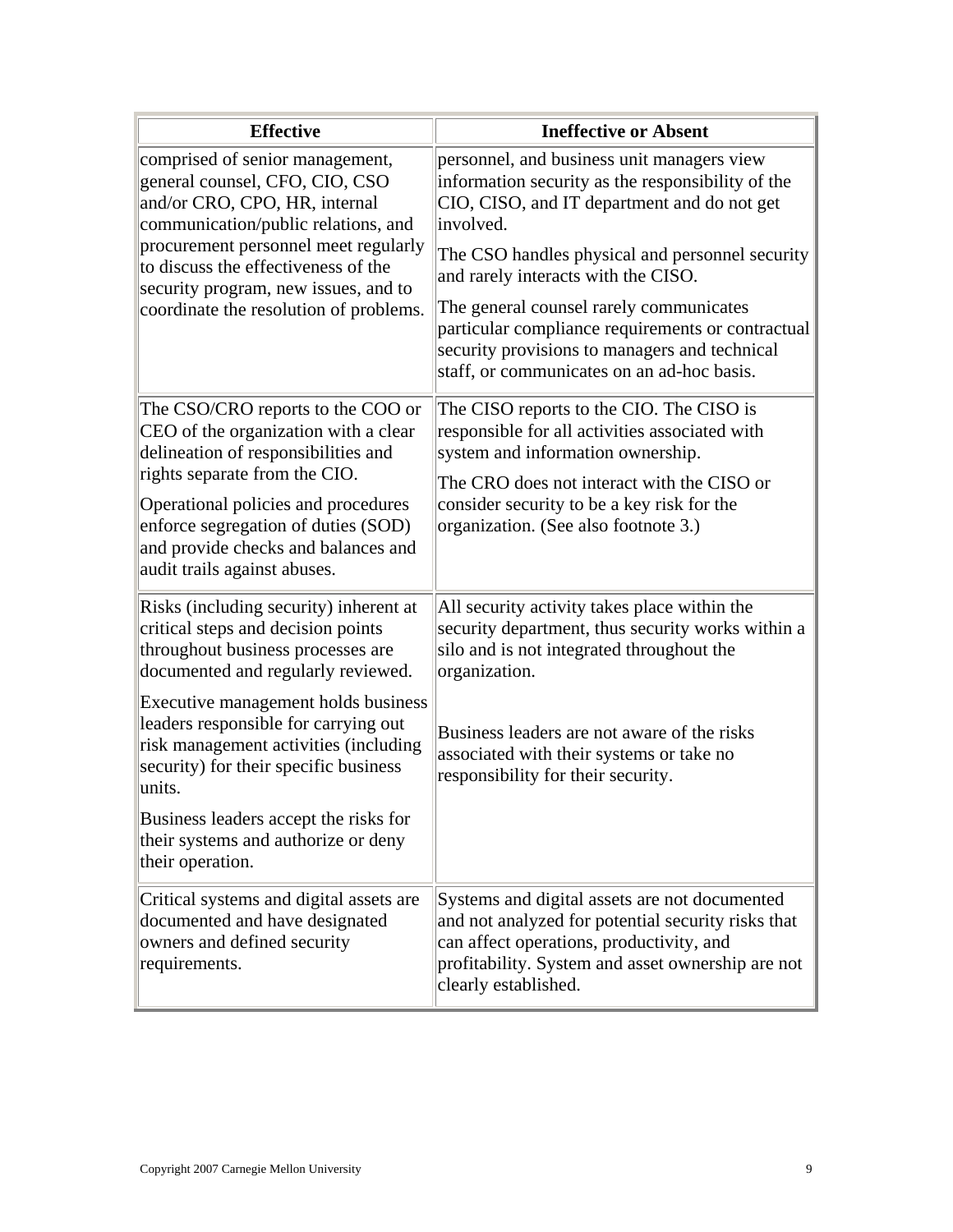| <b>Effective</b>                                                                                                                                                                                                                                                                                        | <b>Ineffective or Absent</b>                                                                                                                                                                                                                                                                                                         |
|---------------------------------------------------------------------------------------------------------------------------------------------------------------------------------------------------------------------------------------------------------------------------------------------------------|--------------------------------------------------------------------------------------------------------------------------------------------------------------------------------------------------------------------------------------------------------------------------------------------------------------------------------------|
| There are documented policies and<br>procedures for change management at<br>both the operational and technical<br>levels, with appropriate segregation of<br>duties.<br>There is zero tolerance <sup>6</sup> for<br>unauthorized changes with identified<br>consequences if these are intentional.      | The change management process is absent or<br>ineffective. It is not documented or controlled.<br>The CIO (instead of the CISO) ensures that all<br>necessary changes are made to security controls.<br>In effect, SOD is absent.                                                                                                    |
| Employees are held accountable for<br>complying with security policies and<br>procedures. This includes reporting<br>any malicious security breaches,<br>intentional compromises, or suspected<br>internal violations of policies and<br>procedures.                                                    | Policies and procedures are developed but no<br>enforcement or accountability practices are<br>envisioned or deployed. Monitoring of employees<br>and checks on controls are not routinely<br>performed.                                                                                                                             |
| The ESP implements sound, proven<br>security practices and standards<br>necessary to support business<br>operations.                                                                                                                                                                                    | No or minimal security standards and sound<br>practices are implemented. Using these is not<br>viewed as a business imperative.                                                                                                                                                                                                      |
| Security products, tools, managed<br>services, and consultants are<br>purchased and deployed in a<br>consistent and informed manner, using<br>an established, documented process.<br>They are periodically reviewed to<br>ensure they continue to meet security<br>requirements and are cost effective. | Security products, tools, managed services, and<br>consultants are purchased and deployed without<br>any real research or performance metrics to be<br>able to determine their ROI or effectiveness.<br>The organization has a false sense of security<br>because it is using products, tools, managed<br>services, and consultants. |
| The organization reviews its enterprise<br>security program, security processes,<br>and security's role in business<br>processes.                                                                                                                                                                       | The organization does not have an enterprise<br>security program and does not analyze its security<br>processes for improvement.                                                                                                                                                                                                     |
| The goal of the ESP is continuous<br>improvement.                                                                                                                                                                                                                                                       | The organization addresses security in an ad-hoc<br>fashion, responding to the latest threat or attack,<br>often repeating the same mistakes.                                                                                                                                                                                        |

<span id="page-9-0"></span> $6$  Zero tolerance means that systems are regularly monitored for unauthorized changes. If discovered, such changes are immediately investigated or backed out of operational configurations and a post mortem review is performed to ensure this does not recur. Refer to ["Prioritizing IT Controls for Effective, Measurable Security](https://buildsecurityin.us-cert.gov/daisy/bsi/articles/best-practices/deployment/577.html). [Kim 06]"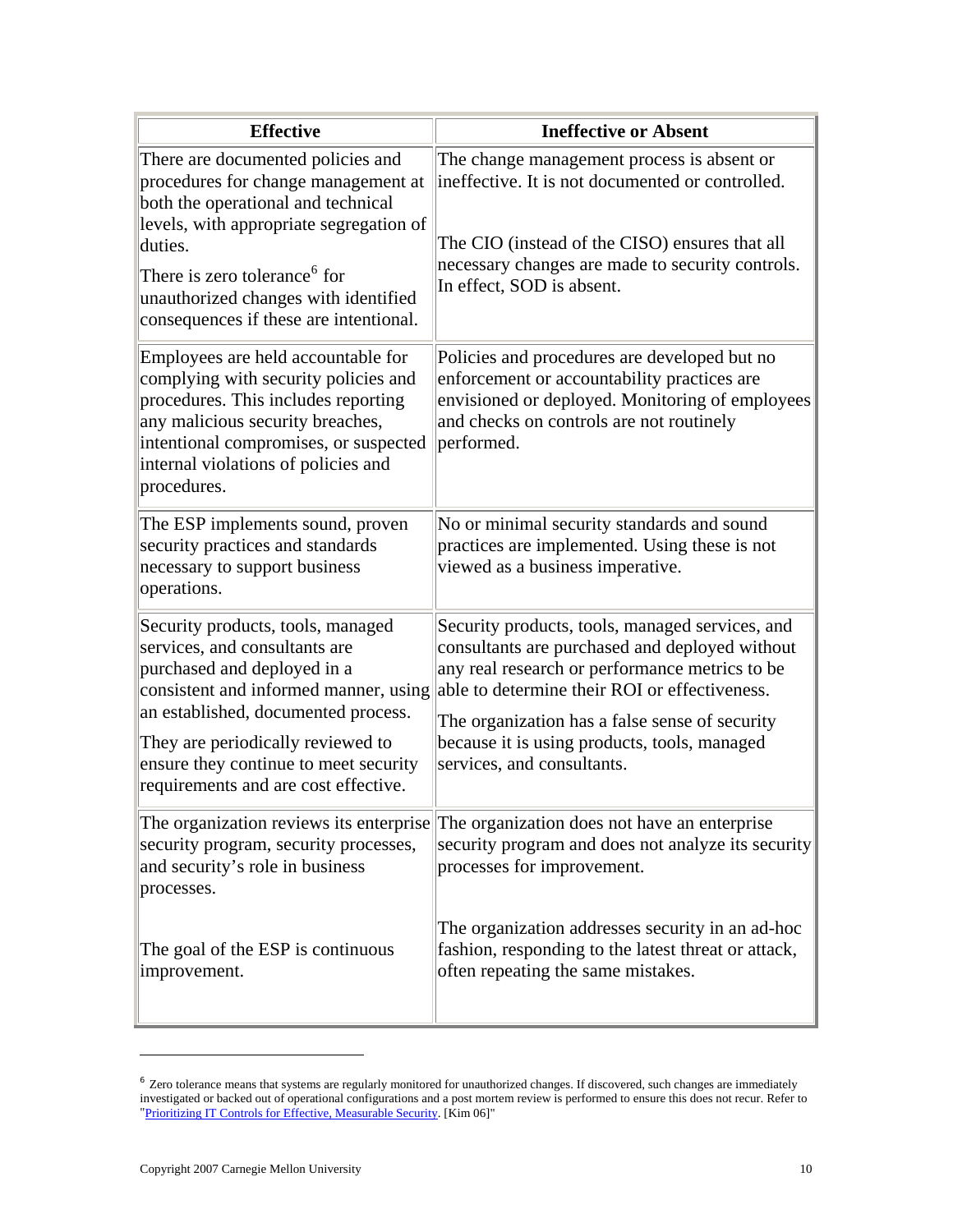<span id="page-10-0"></span>

| <b>Effective</b>                                                                                                                                                                                                           | <b>Ineffective or Absent</b>                                                   |
|----------------------------------------------------------------------------------------------------------------------------------------------------------------------------------------------------------------------------|--------------------------------------------------------------------------------|
| Independent audits are conducted by<br>the BAC. Independent reviews are<br>conducted by the BRC. Results are<br>discussed with leaders and the Board.<br>Corrective actions are taken in a<br>timely manner, and reviewed. | Audits and reviews are conducted after major<br>security incidents, if at all. |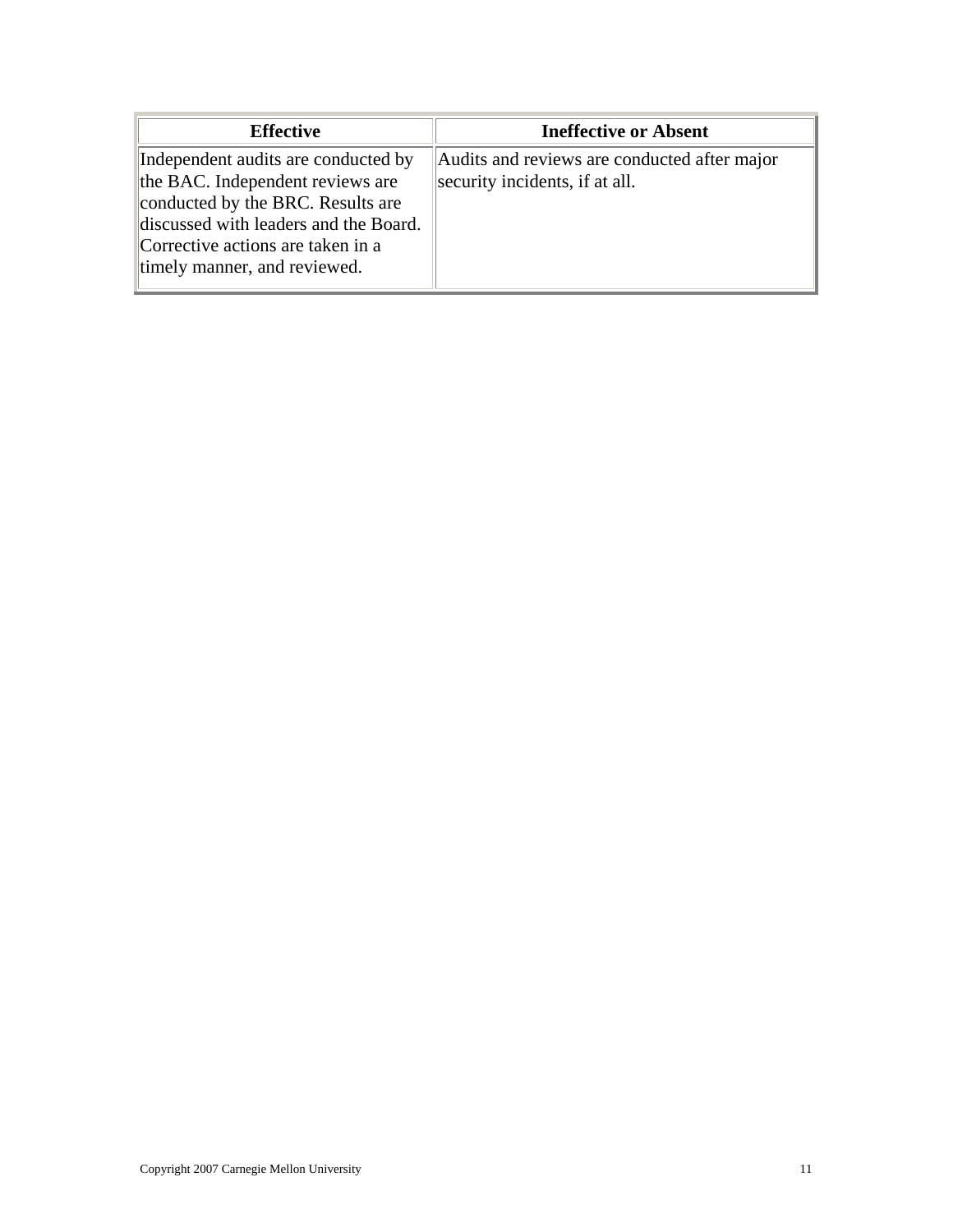# <span id="page-11-0"></span>*Ten Challenges to Implementing an Enterprise Security Program*

Launching an enterprise security program and taking the governance actions necessary to sustain it requires tenacity and perseverance. Organizations may expect to encounter significant challenges along the way. Due to the enterprise nature of these programs, these challenges may occur at all levels of the organization and throughout all phases of the ESP. Understanding them and anticipating how to respond greatly facilitates the process as well as the effectiveness of the ESP.

The good news is that challenges, once mastered, can become opportunities. Leaders who effectively address these challenges can create business opportunities by capitalizing on successful solutions and creating a trusted environment for customers, business partners, and employees.

Challenges to consider often include

- [understanding the implications of ubiquitous access and distributed information](#page-11-0)
- [appreciating the enterprise-wide nature of the security problem](#page-12-0)
- [overcoming the lack of a game plan](#page-12-0)
- [establishing the proper organizational structure and segregation of duties](#page-12-0)
- [understanding complex global legal compliance requirements and liability risks](#page-13-0)
- [assessing security risks and the magnitude of harm to the organization](#page-13-0)
- [determining and justifying appropriate levels of resources and investment](#page-13-0)
- dealing with the intangible nature of security
- [reconciling inconsistent deployment of security best practices and standards](#page-14-0)
- [overcoming difficulties in creating and sustaining a security-aware culture](#page-15-0)

### **Ubiquitous Access, Distributed Information**

Many boards and executives do not understand the globally connected nature of the internet and how this facilitates access to information distributed throughout an organization and its partner and customer base. Risks and opportunities increasingly derive from who you are connected to (your systems and networks) and who is connected to you.

Robert Metcalfe, the "father of the ethernet," has postulated that the value of the network increases at a square of the number of nodes on the net. It is likely that risk increases at an even higher exponent in the world we have today with the internet, where one may essentially reach all. Borders, assuming they exist at all, have been greatly extended whether intended or not.

Today's marketplace is driven by consumers who have ready and direct access to whomever they wish to transact business with around the world, and who have the option to change their choices with great ease for any reason. Sometimes the needs and requirements of the customer base are different from – or possibly even at odds with – the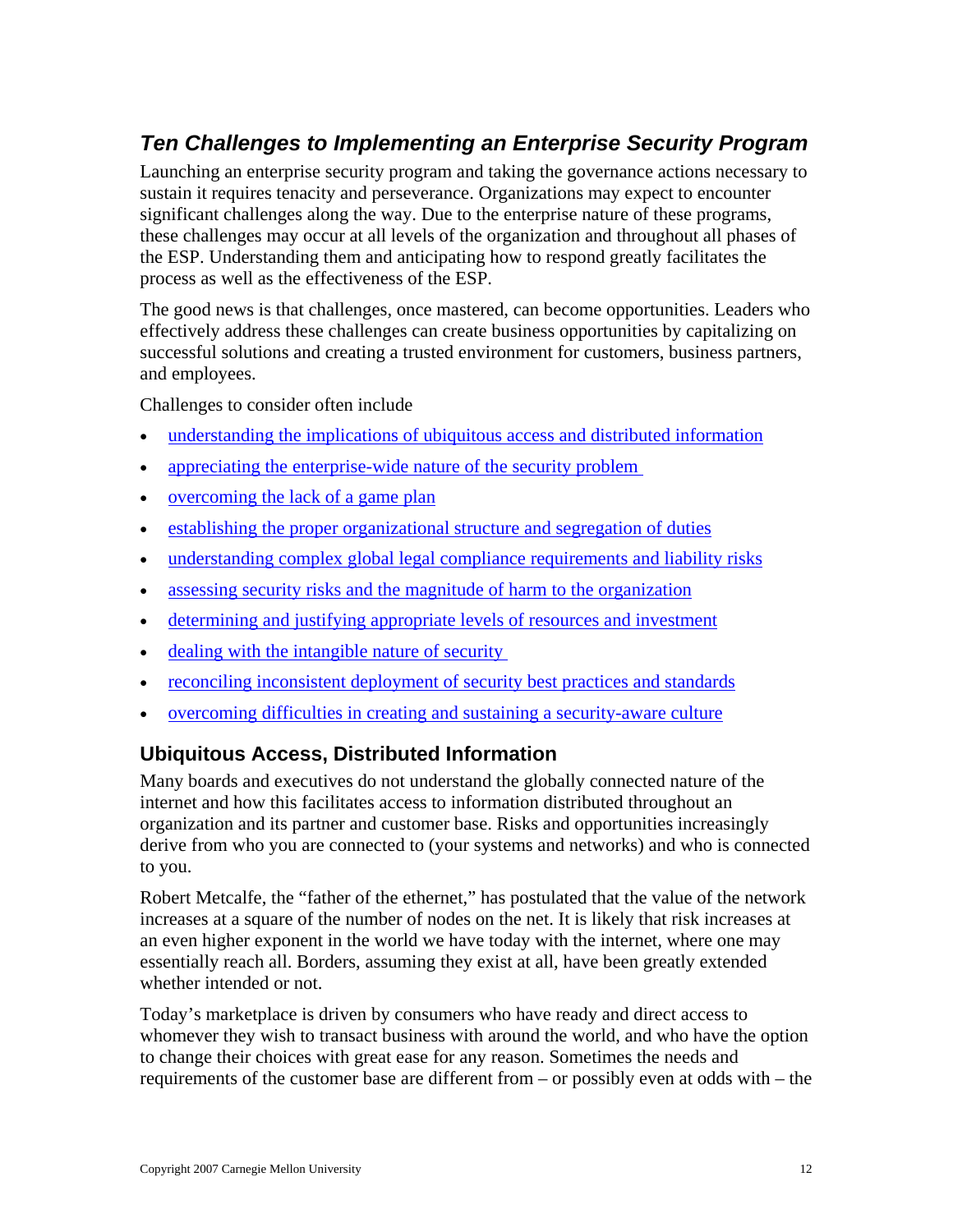<span id="page-12-0"></span>identified or stated needs and requirements of the business. This creates conflicts and security risks that are important to understand and mitigate.

For example, the need to protect access to sensitive information using strong and multiple layers of authentication and access controls is a business requirement. The need to provide easy and fast access to such information to transact business may be a customer, partner, or supplier requirement. The tension between business and customer requirements is often reconciled under the presumption that both sides have gone through the process of identifying sensitive information and categorizing it according to a classification scheme to reach an accommodation in terms of levels of protection. Unfortunately, this is often not the case.

### **Enterprise-wide Nature of Security**

Security must support and protect business processes. Understanding the full breadth and reach of security requires education. Those responsible for security often find that it can be difficult to persuade senior leaders of the need to implement enterprise security in a systemic way. For most organizations and people, security, like insurance, can be an abstract concept, concerned with hypothetical events that may never occur.

Security responsibilities are distributed throughout an organization, requiring crossorganizational interaction, cooperation, and execution. It cannot be contained or delegated to a specific function or department within an organization or treated as solely a technical problem. Without a clear understanding of enterprise security, the people and processes that play an essential role may be easily missed. Many functions and departments within the organization need to interact to create and sustain an effective security solution that includes strategic, legal, technological, organizational, economic, and social considerations. [Westby 05]

At the technical level, this includes making sure security is adequately addressed through the entire system development lifecycle, including phases involving requirements, design, and development or acquisition of software-based systems, rather than waiting until the system is deployed. [Bowen 06]

### **Lack of a Game Plan**

Leaders often do not know where or how to start. They lack a framework for action – how to set priorities, assign tasks, get started, and monitor implementation. There are now internationally-accepted approaches to enterprise security that can help organizations determine what should be done and who should do it. There is guidance, such as that offered within this series of articles, that can help boards and executives better understand how to approach enterprise security. Without such an approach, leaders are unclear regarding how to assign responsibilities, allocate security funding, determine return on investment, and measure performance [BSA 03, Westby 04b].

### **Organizational Structure and Segregation of Duties**

Leaders have often allocated security responsibilities in an ad hoc manner, with many erroneously placing it within the realm of the chief information officer (CIO). If a chief information security officer (CISO) is appointed, often that role reports to the CIO, violating segregation of duties (SOD) principles. The CIO and CISO often have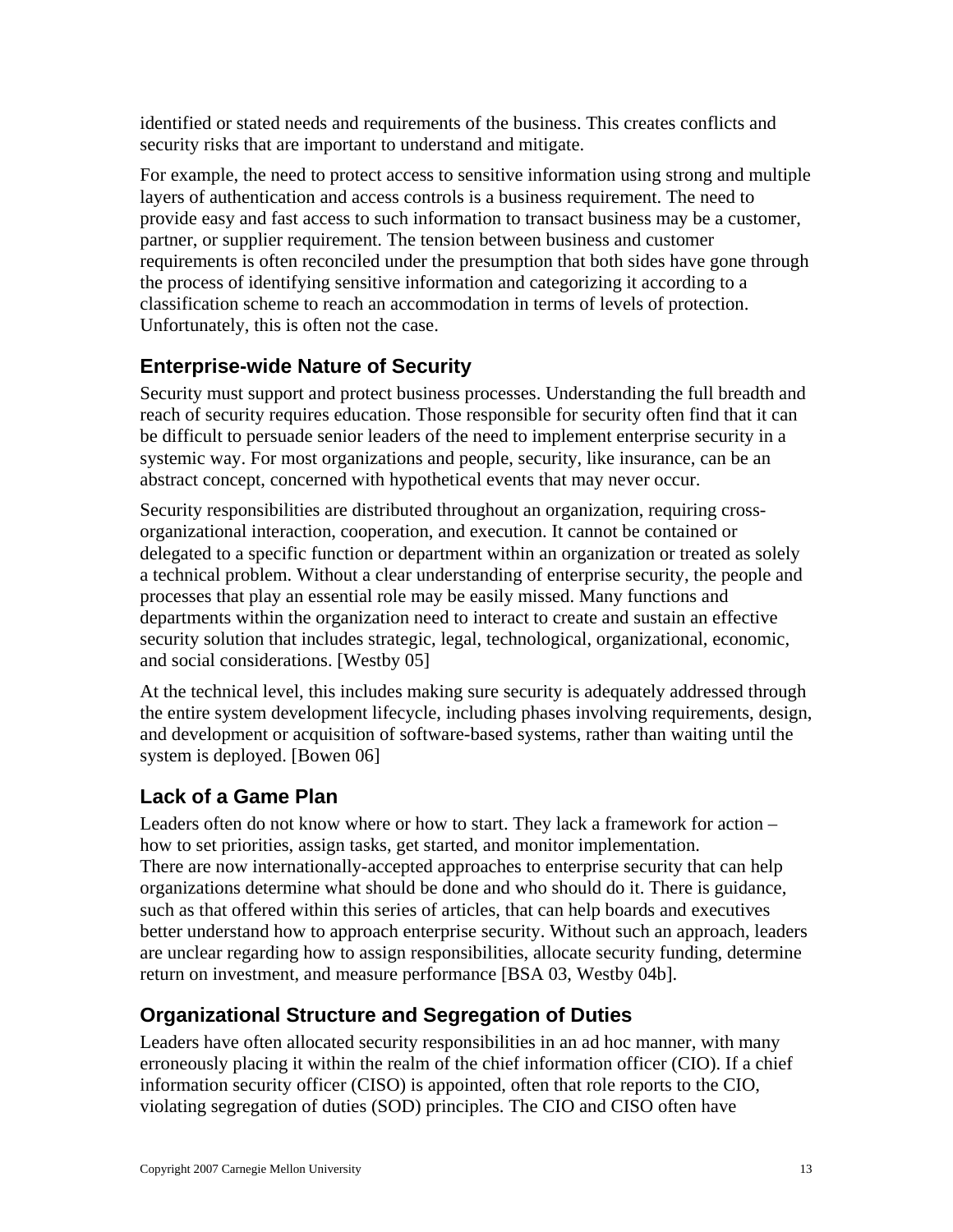<span id="page-13-0"></span>conflicting demands with regard to IT functionality and costs, and they may not be in a position to leverage the resources and authority necessary to address security issues across multiple business lines or divisions. Because little attention is usually given to this issue at the CEO or board level, information security efforts are frequently undercut by the wrong organizational structure [BSA 03, CGTF 04].

Given the close alignment of operational IT and operational security concerns, some organizations may initially have the CISO reporting to the CIO. In this case, however, segregation of duties needs to be explicitly addressed to avoid conflicts of interest. This includes the possible allocation of resources to IT operational activities at the expense of security needs, and sending a message that security is not a high priority resulting in a weakened culture of security.

### **Complex Global Legal Framework**

Enterprise security requirements can flow from a wide range of international, national, state, and local laws and regulations, as well as international standards, policies, and legal contracts. Increasingly, privacy and security requirements around the globe are conflicting or, at best, create multiple layers of differing requirements [Smedinghoff 06, Westby 04a]. "Organizations may be faced with the challenge of implementing different compliance measures" and having to monitor these measures to meet a range of reporting requirements [Bowen 06]. In addition, this regulatory landscape is always changing so security programs need to be reviewed and adjusted on a regular basis to ensure they meet current compliance requirements and keep potential liabilities in check.

Understanding privacy and security requirements is further complicated by the difficulty in accommodating cross-border data flows and meeting compliance requirements of security breach notification and data retention laws. Additionally, vastly differing laws regarding cyber criminal activities create further complexities that must be woven into the ESP. [Westby 03]

### **Understanding Security Risks**

Security activities are often under-funded in proportion to the risk and magnitude of the harm that incidents could produce because the security responsibilities are not properly aligned with business operations and risks. Determining the right level of security is a business decision based on the outcomes of an effective risk assessment. Such an assessment includes an analysis of the foreseeable internal and external risks and the magnitude of harm associated with them. It is important that boards and executives draw on established guidance in assessing risks and understand the harm that could flow to their organization from them [Bowen 06, BSA 03, Stoneburner 02]. When effectively overcome, security risks can also represent opportunities that may preserve and enhance business value and create marketplace advantage.

### **Cost/Benefit Not Easily Quantifiable**

Addressing security at the enterprise level is often hard to justify. Actions taken to secure an organization's assets and processes are typically viewed as disaster-preventing rather than payoff-producing (like insurance), which makes it difficult to determine how best to justify investing in security, and to what level.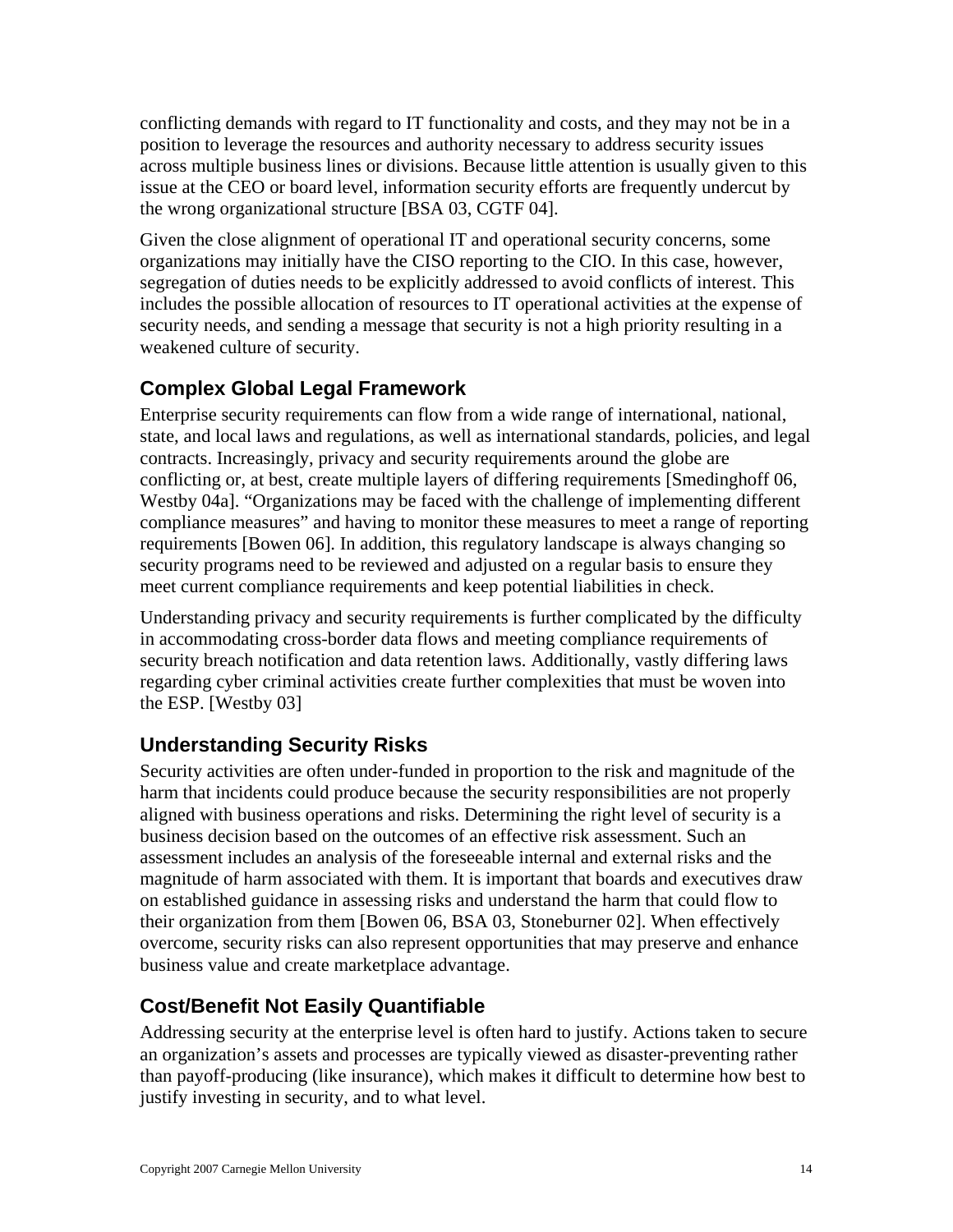<span id="page-14-0"></span>The benefits of security investments are often seen only in events that do not happen. As it is impossible to prove a negative, what value does an organization place on cost avoidance? This difficulty has dogged not only security but also efforts to improve software quality, conduct proper testing, keep documentation up to date, maintain current configuration and hardware/software inventory records, and the like [Braithwaite 02]. Unlike insurance, where the causes of loss are essentially known or change very slowly, the nature of what is considered a security threat and the number and type of vulnerabilities affecting information and systems are constantly evolving and changing.

That said, organizations such as the congressional research service have documented useful guidance and statistics on losses associated with security events [CRS 04]. They state:

Investigations into the stock price impact of cyber-attacks show that identified target firms suffer losses of one to five percent in the days after an attack. For the average New York Stock Exchange corporation, price drops of these magnitudes translate into shareholder losses of between \$50 million and \$200 million.

### **The Effects of Security Are Often Intangible**

While the tangible effects of a security incident can be measured (in terms of lost productivity and staff time to recover and restore systems), the intangible effects can be an order of magnitude larger. Intangible effects include the impact on an organization's trust relationships, harm to its reputation, and loss of economic and societal confidence resulting from a publicly reported breach.

In terms of its inherent nature, security is sometimes described as an emergent property of networks and the organizations they support. Given security's many dimensions, the precise location where security is enacted cannot be readily identified. An organization's security condition is often determined in the interaction and intersection of people, processes, and technology. As the organization and the underlying network infrastructure change in response to the evolving risk environment, so will the state of an entity's security.

#### **Inconsistent Deployment of Best Practices and Measures**

Many organizations do not approach security by deploying sound, commonly accepted practices; rather, they fix problems as they occur and try to keep up with the security risks that accompany change and growth. As a result, establishing an ESP can be an especially daunting task.

Fortunately, there are several widely accepted security best practices and standards. The International Organization for Standardization (ISO) leads the way with ISO 17799 [ISO 05a] and ISO 27001 [ISO 05b]. The National Institute of Standards & Technology has published a series of world-class standards and information security guidance that is applicable to both public and private sector entities.

Professional and technical associations have developed best practices that have been adopted globally by both industry and government. A good example is the Control Objectives for Information and related Technology (CobiT) framework, developed by the Information Systems and Audit Control Association [ITGI 05b]. A growing number of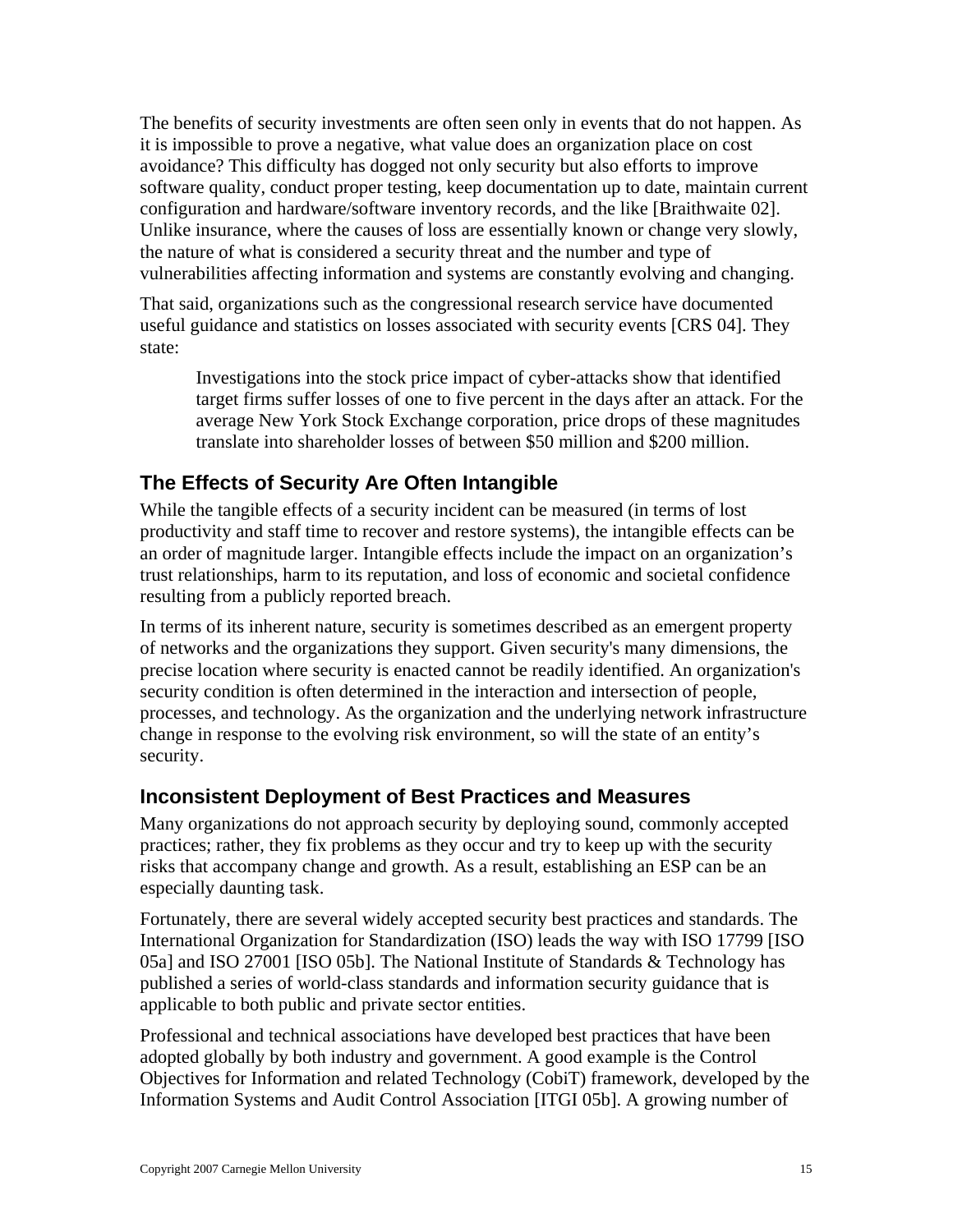<span id="page-15-0"></span>guidelines and checklists, such as those created by [the Center for Internet Security,](http://www.cisecurity.org/) identify practices that are considered acceptable by most professionals. [Allen 06d].

Without question, the security situation organizations face today is, in part, due to the lack of attention given these practices and standards. This shortfall is evidenced by the number of vulnerabilities reported to  $\overline{\text{CERT}}^7$  $\overline{\text{CERT}}^7$  $\overline{\text{CERT}}^7$  $\overline{\text{CERT}}^7$ , many of which have known solutions that have not been implemented. Implementing sound practices and security standards can significantly advance an organization's state of security when properly deployed as part of an ESP. That said, not every practice and standard applies to every organization. Leaders need to ensure that practice selection and implementation directly support business objectives.

### **Difficulties in Creating and Sustaining a Culture of Security**

Achieving a particular state of security is no guarantee that it can be sustained. Security is not a one-time project with a beginning and an end; it is an ongoing process. It requires continuous improvement, monitoring, measuring, and executing (i.e. "doing") [Allen 06e, ISO 05b]. Continuous improvement requires attention and investment, and security investments often come at the expense of other priorities in terms of accounting and economic opportunity.

Security is hard, often annoying, and something most people and organizations would rather not deal with. There are formidable disincentives to addressing security at more than just a tactical, technical level. As a networked community, there is no perfect solution to effective security, and measures and benchmarks can vary from industry to industry and company to company. This situation is difficult to improve without a significant increase in the reporting of incident cost/loss metrics to estimate probable losses that would have occurred had steps not been taken to reduce risk exposure. Such metrics are analogous to insurance actuarial data, which provides a statistical basis for estimates of loss [Gerdes 05].

Furthermore, security safeguards are often seen as having negative consequences such as added cost; diminished application, system, and network performance; and user inconvenience (for example, multiple means for authentication that change regularly and are hard to remember). "While internal auditors often identify vulnerabilities within a business system, their recommendations for more stringent system controls are in many cases overruled because of direct costs of implementing and maintaining those controls or because they introduce unwelcome inefficiencies" [Taylor 04]. The board and senior leadership should require formal audits and reviews of the security program, with a formal report card and timely closure of corrective actions.

Therefore, the board and senior management have a difficult task in setting the tone for security and creating a culture of security awareness with motivation to adhere to security requirements. Policies are not enough; they must be supported with actions from the top that relay the importance of security to corporate operations and competitiveness, and convey the impact that security breaches will have on corporate profits and reputation.

<span id="page-15-1"></span><sup>7</sup> CERT and CERT Coordination Center are registered in the U.S. Patent and Trademark Office by Carnegie Mellon University.